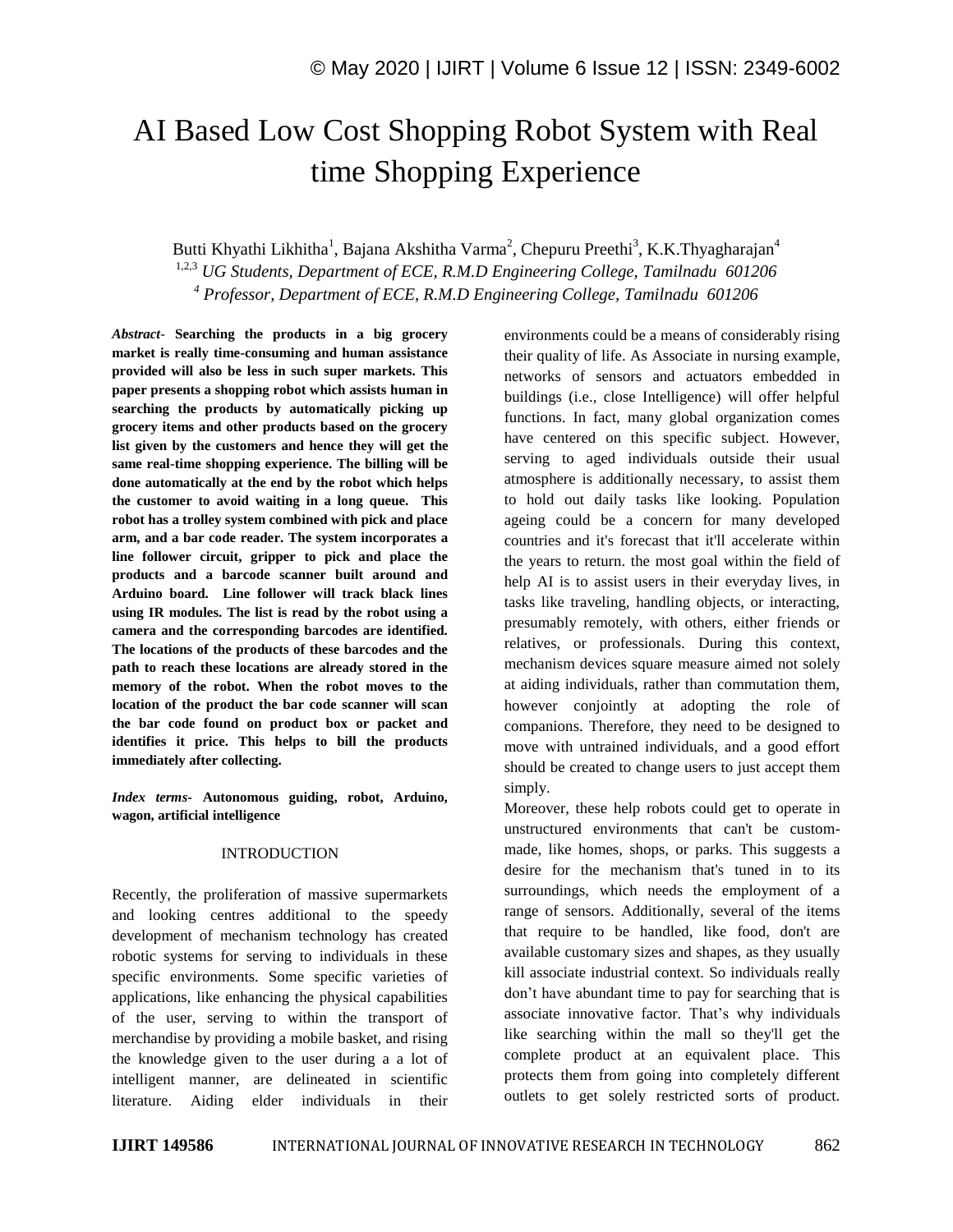Through searching in mall offer the advantage of the saving time to peoples, they need solely weekend to go to store. This makes a haul at the money counter due to increasing range of consumers. The client needs to sub the request counter. Within the mall all and sundry take product place in to the self-propelled vehicle. once the searching is completed that person have to be compelled to sub the queue for request. once this method the sell person scan barcode of the every and each product and provides its final bill. This method is incredibly time overwhelming and it became worst of vacation special offers or weekends. To avoid this downside we have a tendency to introducing a completely automatic microcontroller primarily based self-propelled vehicle. during this self-propelled vehicle the client needs to choose the product within the display screen which list square measure transmitted to the self-propelled vehicle employing a sensible phone. The self-propelled vehicle is line following and therefore the corresponding distance square measure coated the self-propelled vehicle is stopped which item is choose and place to the self-propelled vehicle victimisation robotic arm. The robotic arm is connected to the self-propelled vehicle. The selfpropelled vehicle collects all things and move to the request counter.



Figure 1: Product following shopping cart assistance robot

## II. RELATED WORK

Janhvi Iyer et al. [1] planned a system wherever every and each product has associate RFID tag rather than a barcode scanner. The good tramcar can contain RFID reader, show|LCD|digital display|alphanumeric display} display and Zigbee transmitter. once an individual place any product in a very tramcar it'll scan the merchandise and therefore the price and

name of the merchandise are going to be displayed. RFID (radio frequency identification) mechanically identifies and track tags connected to the objects. All the product ought to be connected with RFID tags. The tags square measure browse in any orientation and accuracy of the reading is additional. It reads several tags at a time and therefore the exactness is additional. Within the looking, tramcar things are often browse while not a necessity to keep up a transparent line of sight.

Bhagyashree Bhumkar et al. [2] during this paper all the trolleys within the mall square measure connected with the device that contains RFID reader, Microcontroller, Zigbee. thus every tramcar can send the item data to the most request server for hard the ultimate bill of the purchased things. The client places {the things|the things} into tramcar here items square measure with RFID tag thus once the client selects the item associated put an item into the tramcar, the RFID reader reads the information, the information is nothing however the tag variety. the sole amendment during this paper is that it's associate robot application wherever the client should register.

P. Chandrasekar et al. [3] the authors have conferred their plan within which every trade goods {in a during a in associate exceedingly in a very mall are going to be connected with associate RFID tag and every tramcar are going to be connected with an RFID reader which might be acting on the ZigBee wireless module. A centralized system is gift for any facilitate and queries and for the request dealings of the product by the purchasers. Even the exit gates of the mall square measure laced up with the RFID readers for police work any felony. However, there's no program and thus it's not a easy system.

Vrinda et al.[4] have featured a cart equipped with associate RFID reader, a ZigBee transceiver associated an show|LCD|digital display|alphanumeric display} display. This good cart keeps associate account of the bill created by keeping running total of the purchases. associate LCD screen shows the entire bill of the things gift within the cart. However, this method doesn't have a program and ZigBee is employed rather than a Wi-Fi module. This work, however, lacks intrinsic security checks for discrepancies.

Ankush Yewatkar et al. [5] planned good Cart with Automatic request, Product data, Product recommendation victimisation RFID & Zigbee with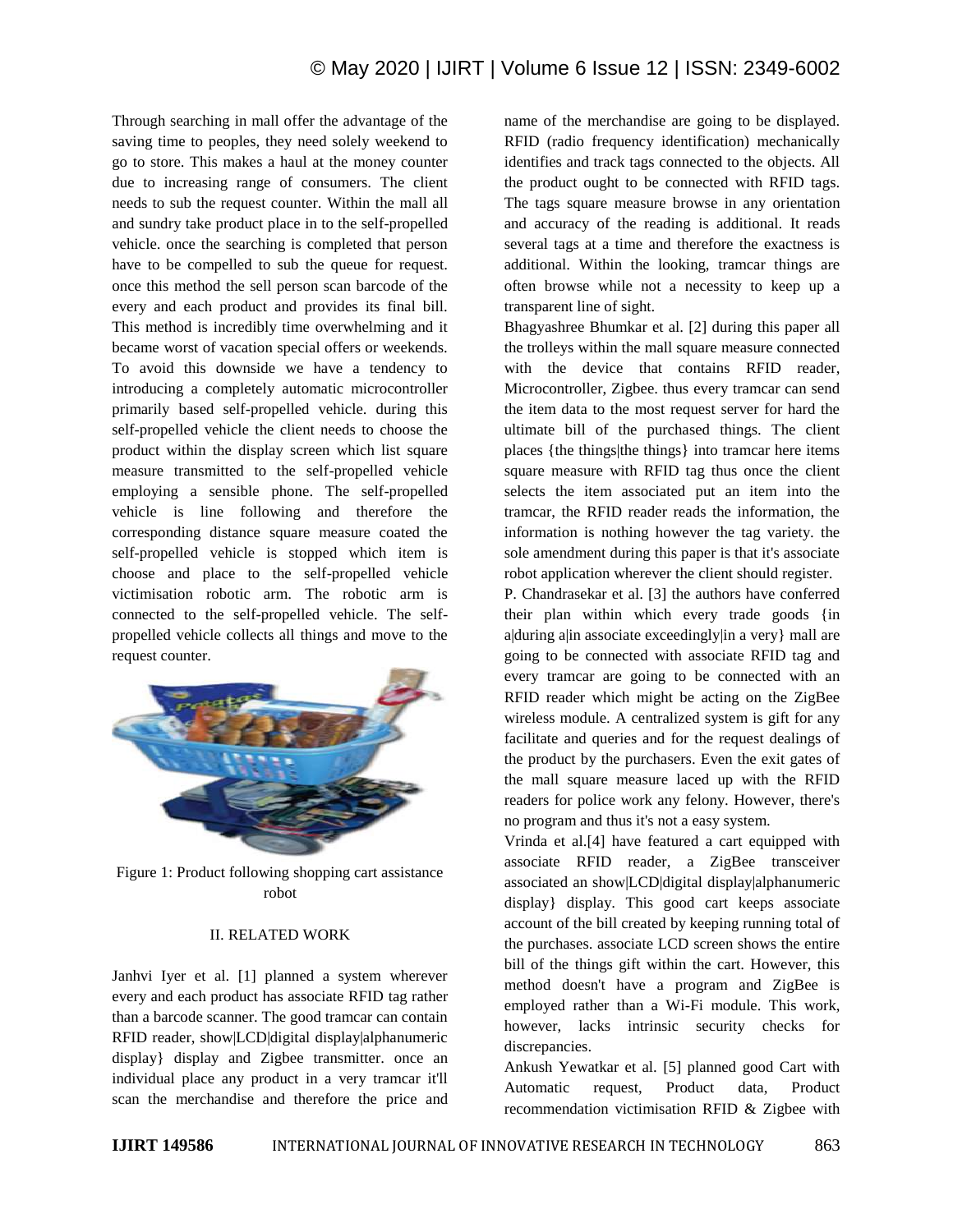Anti- felony system This good cart system keeps the track of all purchased product victimisation RFID & Zigbee. For final request, on-line transactions square measure counseled. The system conjointly offers suggestions to the patron with the assistance of the centralized system concerning offers/discounts supported the acquisition history of a client with the assistance of a centralized system. one in every of the vital feature this method introduced for associatetitheft by attaching an RFID reader at the entrance.

Dhavale Shraddha et al. [6] planned IOT based mostly intelligent tram for a shopping center with RFID technology for request throughout the acquisition in looking malls and IOT is employed for bill management by means that of psychic phenomenon module. The payment details are going to be sent to the server by that the central request unit can contend with the customer's payment. The psychic phenomenon modules are going to be operating as a brief distance Wi-Fi chip for wireless communication. However there's a downside which incorporates constraints like distance and interference. The servers are going to be busy if customers are high and web property ought to be stable for finishing the method

Sainath et al. [7] planned the machine-controlled looking tram for a grocery store request system with barcode for request of product, wherever client scans the merchandise mistreatment barcode technology. The bills are going to be forwarded to the central request system wherever the client pays them by showing a novel id. The limitation of barcode scanning needs line of sight for scanning and it ought to be mounted at intervals its boundary.

Budic et al. [8] planned a system of money register lines optimisation system mistreatment RFID technology and developed a system for looking mistreatment RFID. The RFID is used for scanning product and also the info is hold on within the info that may well be paid on-line or in an exceedingly central bill. It additionally uses net application to take care of entire looking details. It needs maintenance of an internet application server. No necessary steps are taken for the product that ar accidentally born into the tram by the client.

Jadhav Rahul Ravi Shankar et al. [9] planned RFID based mostly Automatic request tram technology. In machine-controlled request technology, every looking tram is hooked up with RFID reader & liquid crystal {display|LCD|digital display|alphanumeric display} display {and every|and every} each product is RFID hooked up with AN RFID tag to produce an improved answer to the manual request methodology in an exceedingly shopping center.

Raju Kumar et al. [10] planned AN Intelligent pushcart system. It consists of 3 modules- Server Communication part for association of the pushcart with the most server, program and show part to produce the program, and Automatic request part handles request section.

Udita Gangwal et al. [11] projected a sensible go-cart for machine-driven request Purpose victimization Wireless device Networks. this technique used WSN combined with a extremely reliable Image process technique to change the whole request method and to scale back the whole communication needs only 1 Passive device (load-cell) is employed.

G.S.Rajagopal et al. [12] projected a sensible Intelligent System for searching and request. during this paper sensible go-cart equipped with RFID tags is taken into account, to verify the acquisition details. Centralized request system to mechanically bill the consumer for the purchases

Anjali Verma et al. [13] projected RFID based mostly sensible Multitasking searching tramcar System. The projected system evaluates several ways to help shopper to attenuate the general searching time needed within the mall. this technique additionally provides time period updates supported the inventory to the shop management.

Mohit Kumar et al. [14] projected a sensible tramcar with Instant request to Ease Queues at searching Malls victimization ARM7 LPC2148: A review. it's sensible & faster-embedded request system by interfacing RFID and ZIGBEE module with the microcontroller.

# III. METHODOLOGY

The proposed system consists of a grocery product selector which is interfaced with trolley. After receiving input through keypad, robotic arm installed/attached with the trolley, moves in line path by path choosing mechanism. At the same time, barcode reader fabricated with controller scans the barcode in each product/item. • When the barcode result matches with the input product list, the robotic arm picks the item and puts it in trolley by pick and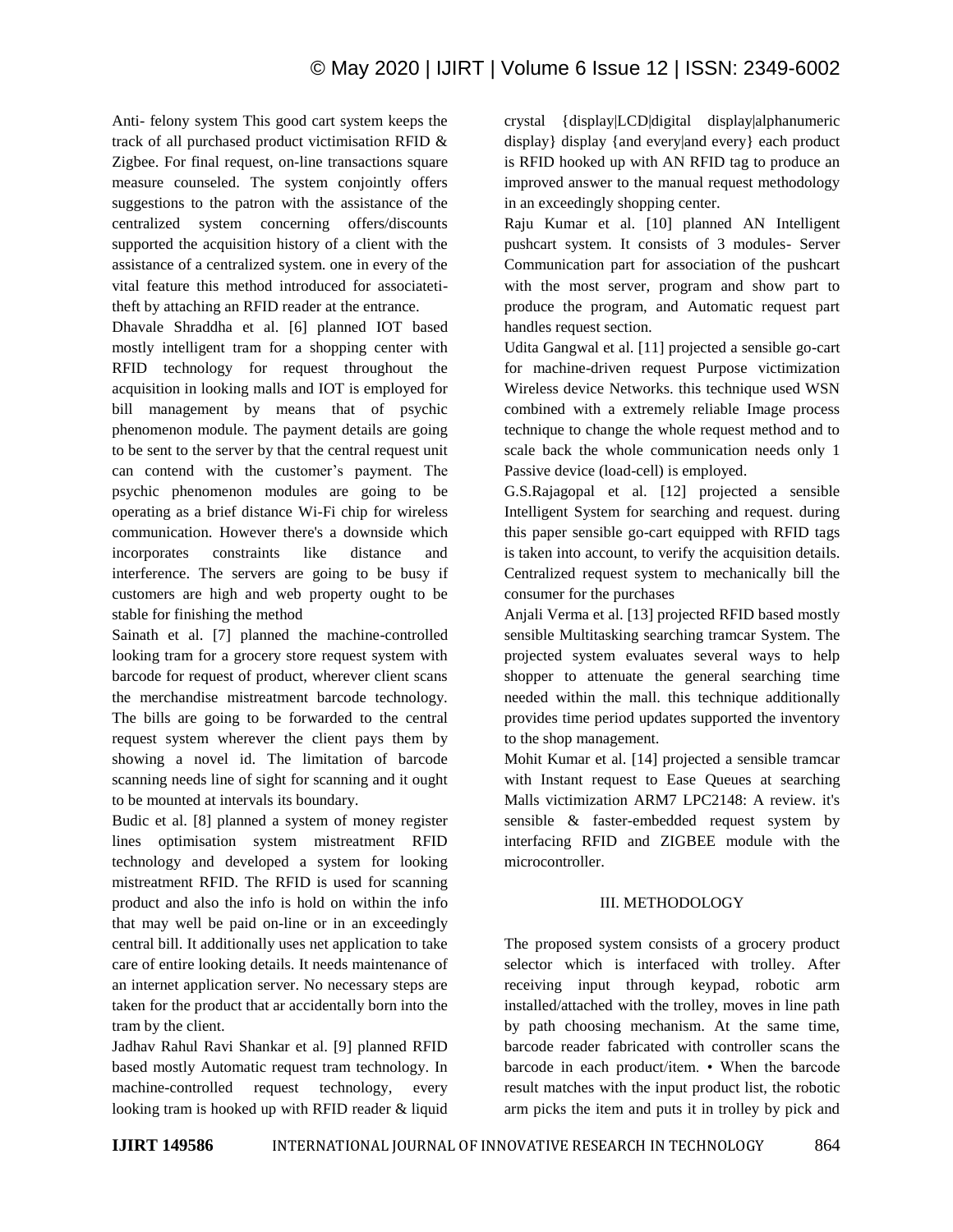place mechanism. After getting all items in product list, trolley will be automatically closed by trolley mechanism. • After paying the amount, trolley will be automatically open by trolley mechanism.



Fig 2: Proposed Block Diagram

- A. Hardware Requirements:
- Arduino Board
- Barcode reader
- Driver circuit
- DC motor
- Power Supply
- Keypad
- Gripper
- Driver Board
- B. Software Requirements
- Arduino IDE
- Embedded C

## IV. HARDWARE IMPLEMENTATION

## A. Arduino UNO

The Arduino UNO is AN ASCII text file microcontroller board supported the silicon chip ATmega328P microcontroller and developed by arduino. The board is provided with sets of digital and analog input/output (I/O) pins that will be interfaced to numerous growth boards (shields) and alternative circuits. The board has fourteen Digital pins, half dozen Analog pins, and programmable with the Arduino IDE (Integrated Development Environment) via a sort B USB cable. It will be power-driven by a USB cable or by AN external nine potential unit battery, although it accepts voltages

between seven and twenty volts. it's additionally like the Arduino Nano and carver. The hardware reference style is distributed underneath Common artistic Attribution Share-Alike a pair of.5 license and is out there on the arduino web site. Layout and production files for a few versions of the hardware also are on the market. "UNO" means that one in Italian and was chosen to mark the discharge of Arduino computer code (IDE) one.0.The UNO board and version one.0 of arduino computer code (IDE) were the reference versions of arduino, currently evolved to newer releases. The UNO board is that the 1st in an exceedingly series of USB arduino boards, and therefore the reference model for the arduino platform. The ATmega328P on the arduino UNO comes preprogrammed with a boot loader that enables uploading new code thereto while not the employment of AN external hardware computer user. It communicates exploitation the initial STK500 protocol. The UNO additionally differs from all preceding boards in this it doesn't use the FTDI USBtoserial driver chip. Instead, it uses the Atmega16U (Atmega8U2 up to version R2) programmed as a USB-to-serial device.



## Fig -3: Arduino Board

B. Barcode Scanner

The paradigm uses a camera-based barcode scanner for implementation, that uses atiny low video camera to capture a picture of the barcode then use refined Image process techniques to decrypt the barcode. we've got used a digital camera for this purpose, that is meant to be fastened at the highest, facing the block hooked up to the cart. The ZBar barcode reader [5] is employed for the implementation, that supports several well-liked symbologies (types of barcodes). it's created to run on the UNIX (Ubuntu) software system. It conjointly encompasses a programme that's displayed on the monitor during which the client will see the inexperienced lines on the barcode if it's been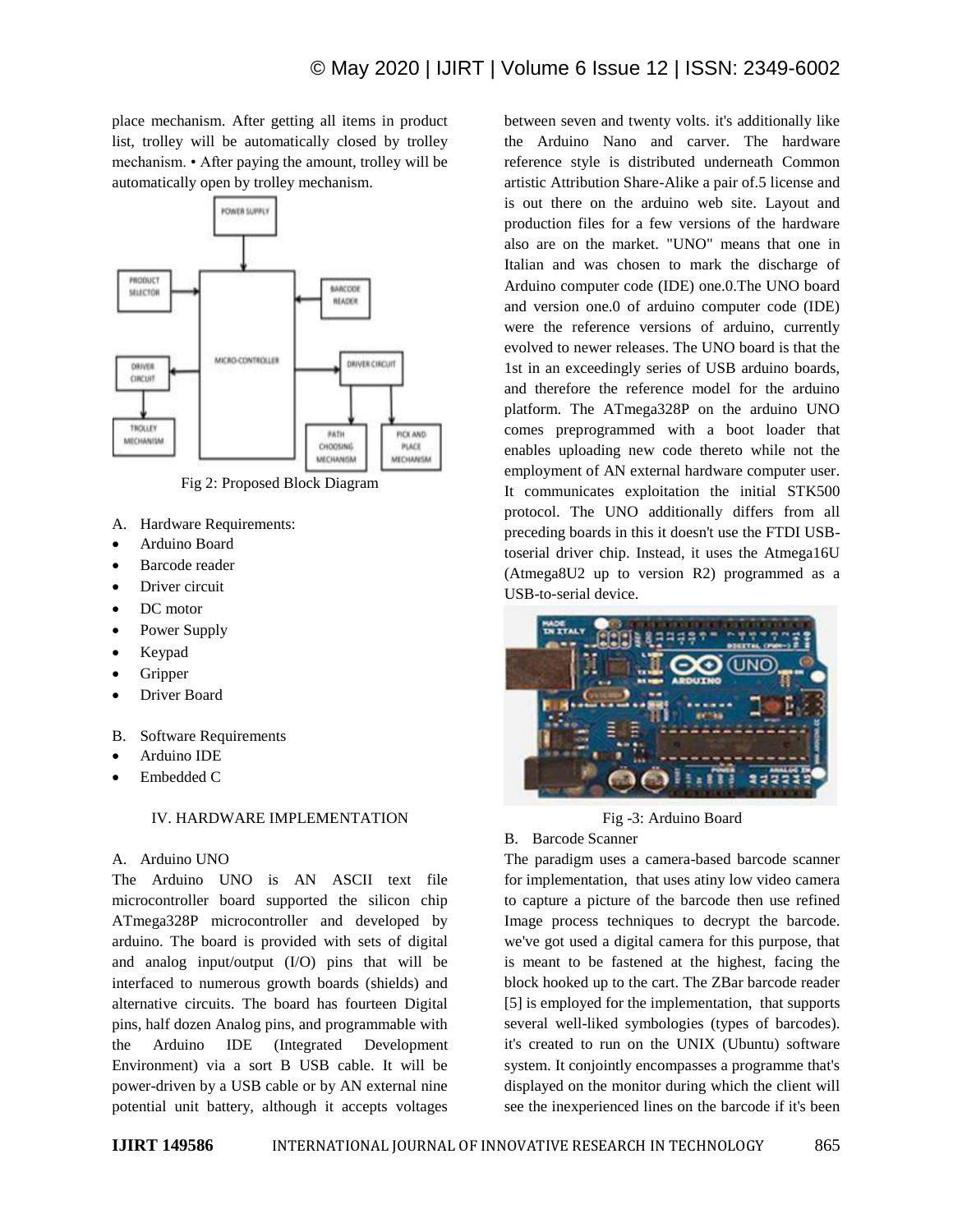detected properly or a red light-weight if it's not been detected. Figure 4 a pair of shows the 2 conditions.



Fig. 4. User interface of the barcode scanner showing the detection and non-detection of barcode

## C. Switch module

A toggle may be a category of electrical switches that area unit manually motivated by a mechanical lever, handle, or rocking mechanism. The phrase "toggle switch" is applied to a switch with a brief handle and a positive snap-action, whether or not it really contains a toggle mechanism or not. once the actuator-the toggle itself-is affected, the coil within the switch moves the transferable contact into position either energizing the circuit or de-energizing it.

Adding merchandise: The corresponding toggle is place to ON state before adding products into the trolley car, it additionally activates the barcode scanner with camera module that scans the barcode on the merchandise control before of it and displays the corresponding weight and value of the merchandise on the LCD.

Billing: Presently when the client finishes searching, they will straightaway put off the toggle adore the "adding products" and switch ON the charge switch that straightaway sends AN e-mail to the most server at the charge counter Removing products: once the client needs to get rid of a product from the trolley car and place it back within the rack, it may be accomplished before turning ON the charge switch by toggling the switch, 1st to ON then to OFF state, provided for removing merchandise then scanning the barcode adore the merchandise to be removed.

# D. LCD

Liquid Crystal show could be a important device in associate degree embedded system. It offers high flexibility to user as he will show the specified information on that. LCD driver could be a link between the microcontroller and LCD. we have a tendency to set the interface mode, show mode,

address counter increment direction, set distinction of LCD, horizontal or vertical addressing mode, color format. Next step when data formatting is to send information bytes to needed show information RAM memory location. Firstly, set the address location victimisation address set command computer memory unit then send information bytes victimisation the DDRAM write command. 14-pin access is provided having 8data lines, three management lines and three power lines. The connections area unit ordered out of in one amongst 2 common configurations, either 2 rows of seven pins, or one row of 14-pins.

## E. DC MOTORS

The DC Motors provides reliable speed control environment. When the Bluetooth based device like mobile phone is connected to the microcontroller which sends data to the Bluetooth in the microcontroller to run the motor by controlling the speed and direction of motor with pulse width modulation signals.



Fig. 5. DC Motor

## F. Robotic arm

Robotic arm could be a variety of mechanical arm, typically programmable, with similar functions to somebody's arm. The robotic arm consists of base plate and gripper. The motion to the robotic arm is given by dc motors. The motors were chosen supported the force needed for operating of the arm. the sunshine weight gripper is employed for selecting the item and inserting it at the streetcar. The robotic arm motions square measure controlled by Arduino

## V. RESULTS AND DISCUSSION

This system is basically designed to help the customers in supermarket where there is less availability of space and movement is very frequent. When the customers need any product, they will give command from the main system. The list of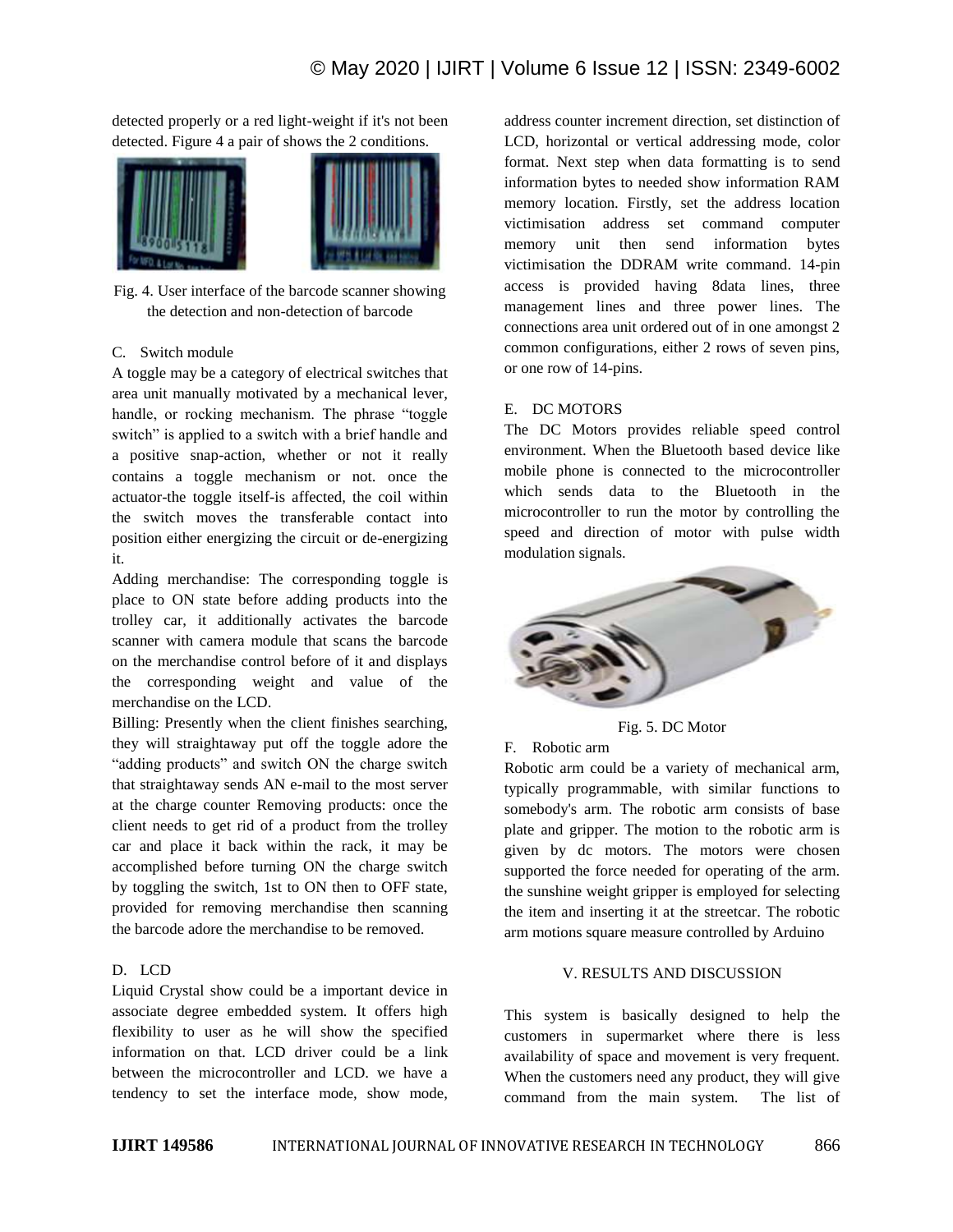components will be stored in the main system and the customers will just select the list of components and send it to the controller through keypad. DPDT Relay is connected to the controller to give the proper switching between Barcode Scanner and switch module as there is only one UART. For normally close connection switch module is connected and for normally open connection Barcode Scanner is connected. As soon as the list of components are provided to the controller the signal will be send to line follower unit. The line follower will move as per the guided lines, it will trace all the black lines. As the line follower reaches the bin where the components are kept, the Barcode Scanner is mounted over the gripper. The gripper will move to scan the Barcode present on the component products. Then the scanned Barcode will be matched with the stored barcodes (first bits of each barcodes). As soon as the scanned barcodes matches with the stored barcode the gripper will pick the product. In the openings of the gripper there is IR module connected to monitor that the product is held by the gripper. The gripper will pick the product and place it in the trolley and move to the destination. This system would be useful to any supermarkets using products for their customers.

After initializing the device led indicates the signal availability and LCD displays "Shopping Trolley" as in the below figure.



Figure 6: After initializing the system



## Figure 7: product 1 details

By pressing the "Select" the product will be selected, by pressing "move" button the trolley move to the position of the item, by pressing the "Pick" button it will pick the product and place in the trolley and by

pressing the "total" button the total bill will be displayed on LCD



Fig 8: Experimental Setup



Fig 9: Product Pick and Placed

## VI. CONCLUSION

In automatic smart trolley, there is no need to pull heavy trolley, no need to wait in billing queue and no need of thinking about budget The microcontroller based trolley follow the path and the robotic arm is pick and place the selected item safely. It gives number of products, weight of products in trolley and total cost of the product on the spot. It is user friendly and cost effective. The implementation is easy, very economical and will reduce the time required at the billing counter. In our project, we designed automated shopping trolley for the billing system, which can be used in any supermarket and by any person easily. The Smart Trolley was designed to function as a self-checkout system providing users with the flexibility to make transactions from it within the retail store. It is designed to be highly efficient and fully synchronized with the retailer's current system. The future scope of the trolley is the distance sensor is eliminated and to added the barcode scanner to identify the product.